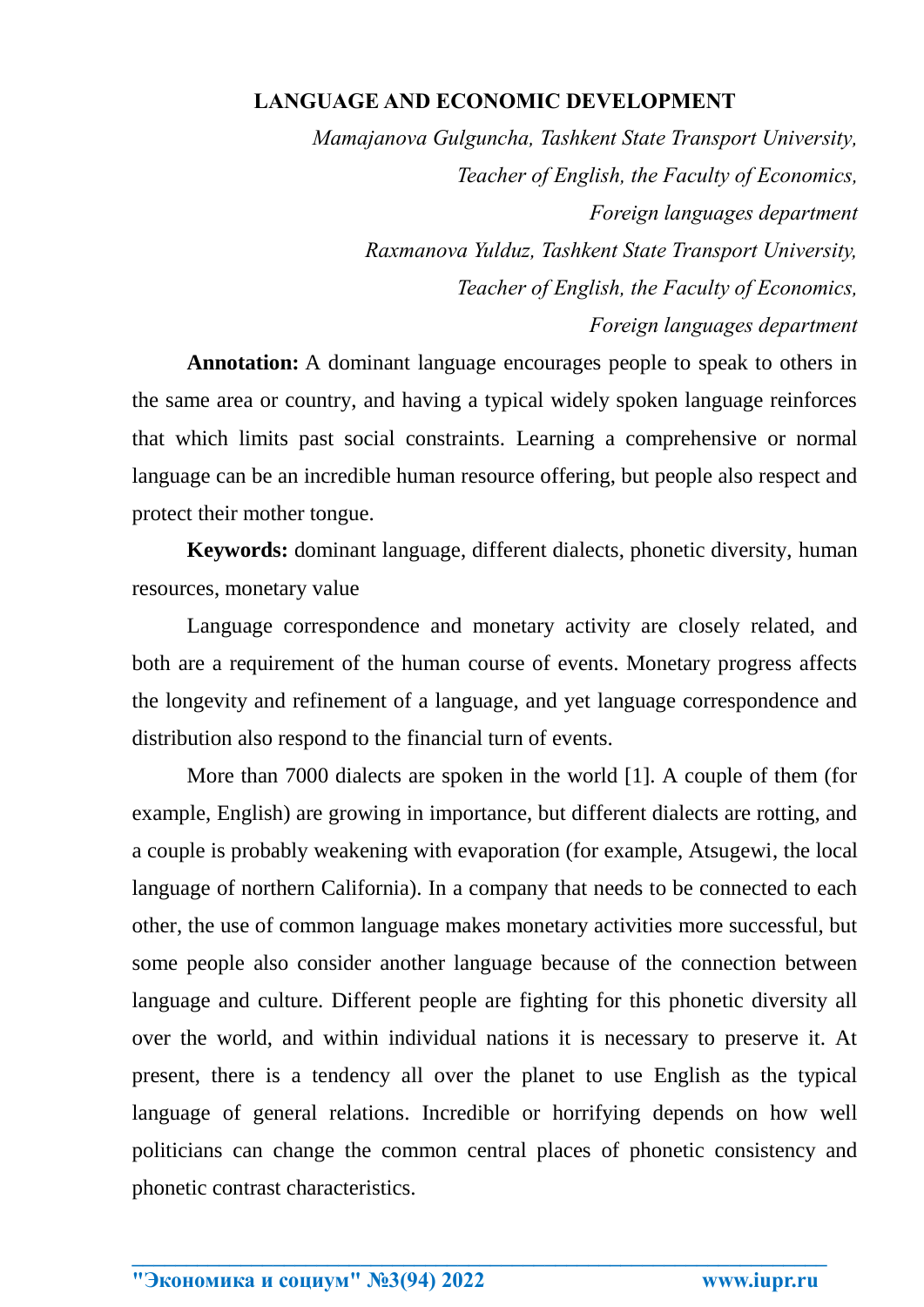Money issues, along with other sociological disciplines, can provide an important basis for studying questions of the plan and choosing the appropriate option. Talk about advantages and disadvantages. One strand of academic research done over the last 50 years or so has looked at language as a matter of monetary decision [2]. This question was at first concerned with the qualities of language that make it useful for conveying information. The complement is known as the corpus of the language (eg language structure and phonetic usage). However, the vast majority of the resulting questions about the money problems of the language went in different directions and were mainly related to the natural correlation of at least two dialects in friendly orders with different social packages or with numerous later outsiders. Charmed have a language status, not a language corpus.

The aim is to understand how people behave in such environments and to develop appropriate financial game plans for the event, in institutions of leadership and work. Research has focused on the impact of language ability on outcomes of charitable and other work, advocacy of outcomes, progression and components of dialects (taking into account the disappearance of the pair and the authority of others), and language approach and organization in countries or areas where pair dialects exist together. Several studies have addressed monetary language issues [3].

Language as a monetary variable. The assertion of language as a monetary variable depends on four immediate considerations [6]. However, reflecting the positive aspects of the language, the financial well-being of the general public changes when people can speak the same language with each other. For example, most age practices involve collaborative work and require an understanding of the equivalent of verbal and verbal learning.

Usage practices are overly supported by standard language that forces buyers and sellers to get it from each other. In particular, correspondence in dialects, which not every person motivates, will be, on the whole, a direct monetary action. Secondly, there is a relationship between language and social character, which, in addition to influencing people's decisions, practically depends on the language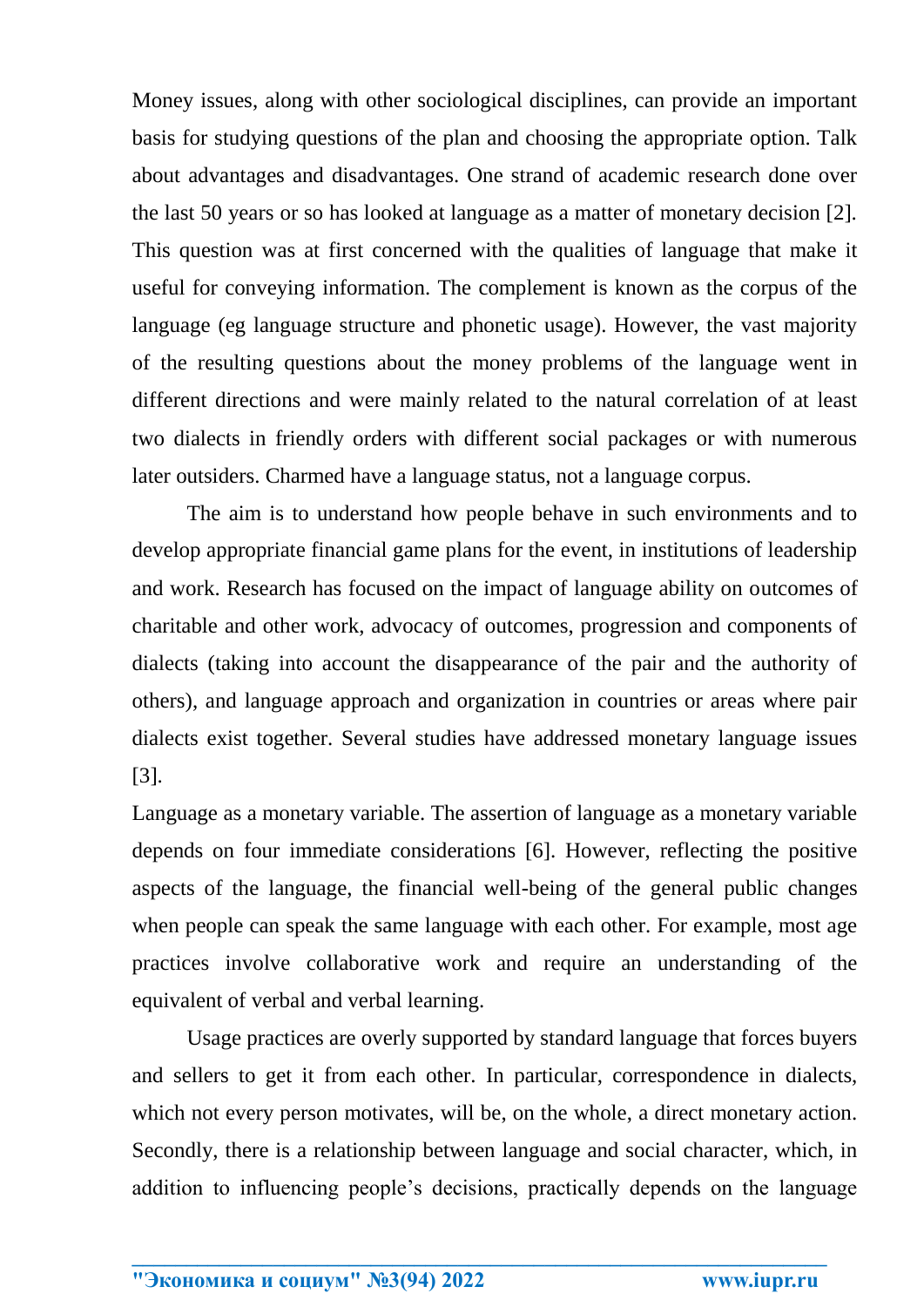used for correspondence. By pushing the dispute over the conformity of dialects to the extreme, it can be assumed that the whole of humanity will prevail by speaking a single language. This is generally not what has happened, to some extent, because the world is still not fully globalized, but also because there is a tendency in various social orders to use a close language that people consider as having been derived from their past and depicts their character. Explicitly, several uses such as books, tunes and television programs have an important etymological part. Language and culture are strongly linked.

Third, language adds to human resources and can be built internally in the same way as other valuable abilities. People can maintain or advance their language abilities by thinking about dialects in school, communicating with others, thus moving forward. Various people, especially those in a phonetic minority, learn unused dialects because they need to develop their ability to communicate and thus be more valuable and receive higher pay [7]. When choosing which dialects to keep, it is quite common for people to choose the language that has the highest monetary return. Language learning, like other human resource activities, has an opportunity cost. To become typical with an unused language takes time and resources that could be given to other activities. In this work function, the relationship between supply and demand will be how much language knowledge will be involved. The offer depends on the location of the languages of the workers nearby and their ability to speak a second language.

Demand is determined by different age forms, development and dialects of buyers and producers. Fourth, allowing people to find their own interface for acquiring language skills may not lead to an optimal outcome, since the main purposes of using a language depend on the number of others who speak it. There is also an external side of the use of dialects, which is not thought about if people are busy, figuratively speaking, with their personal affairs. At the moment when language is considered essentially as an instrument of correspondence, the characteristic feature is the tendency towards the possible result of the use of one language. Some people may view their social identity as pack people, which is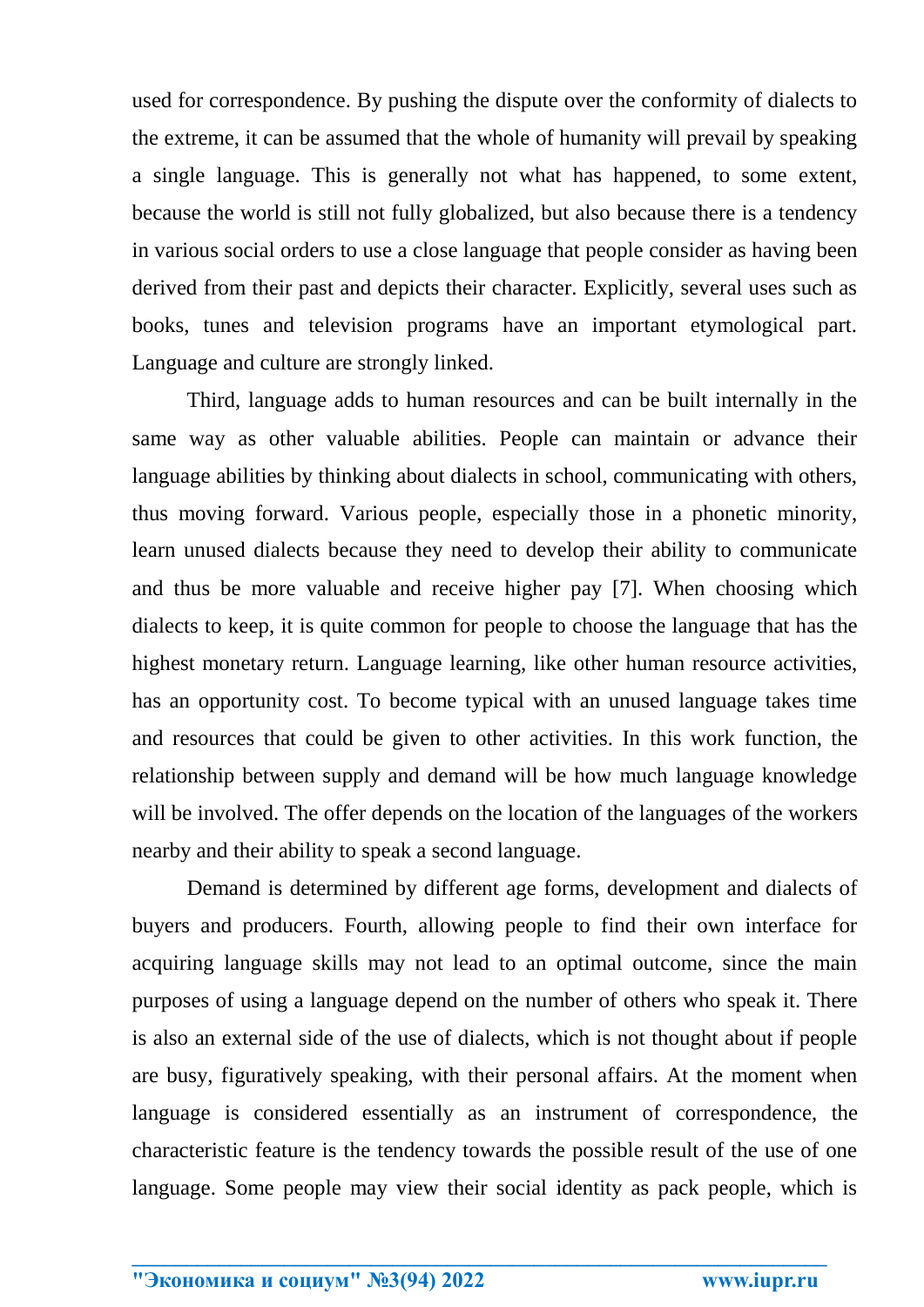reflected in the segment by their nearby language, but all of them may decide to switch to the language that brings in the most monetary value.



While Mandarin has the largest number of speakers on the planet (starting with the Chinese population as a whole), English is far from being the main known second language. There is compelling evidence that English has been able to become the most widely used language, the quintessential language of commerce and correspondence around the planet. Mandarin (China), Hindi (India), Russian (Eastern Europe and Central Asia), and Spanish (Latin America) dominate several regions of the world, but their influence is forced and they have fewer second languages. speakers than neighboring speakers. If English has any rivalry, it is French, which offers a quality of use with English more as a second language than as a primary language and is spoken in different countries.

English is also the predominant language in some of the world's major host countries, including Australia, Canada and the United States. Thus, an extensive study analyzed the acquisition of the predominant language by migrants in their target country. The moment foreigners enter a country, one of their first tasks is to learn the language of that country so that they can be more likely to integrate into the local economy.

Both the determinants and consequences of language learning in relation to global movement have been extensively researched [7]. Researched determinants